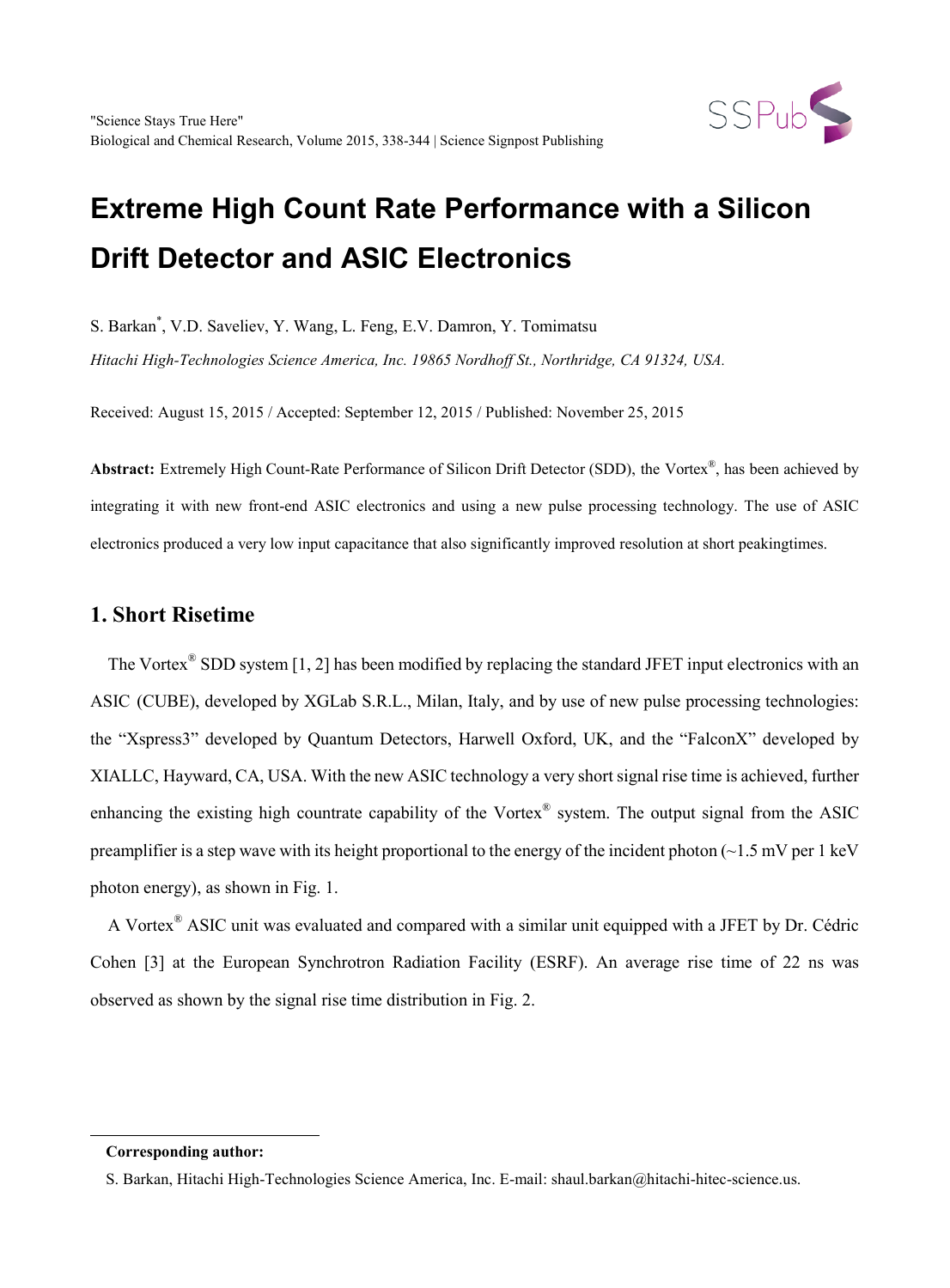

Fig. 1. <sup>55</sup>Fe oscilloscope trace of preamplifier output step pulses, including noise. Height of the steps is proportional to the x-ray energy (5.9 keV). Average signal rise time is 22 ns.



**Fig. 2.** Vortex® ASIC rise time (10-90%) histogram, collected at ESRF (35000 accumulated trigers). The Cube data was collected from the Vortex with Cube ASIC electronics. The other data (Old and Old collimated) are data collected from a Vortex with JFET electronics.

# **2. Vortex® SDD and DPP**

The Vortex® ASIC SDD was evaluated with the two most advanced digital pulse processors (DPPs): the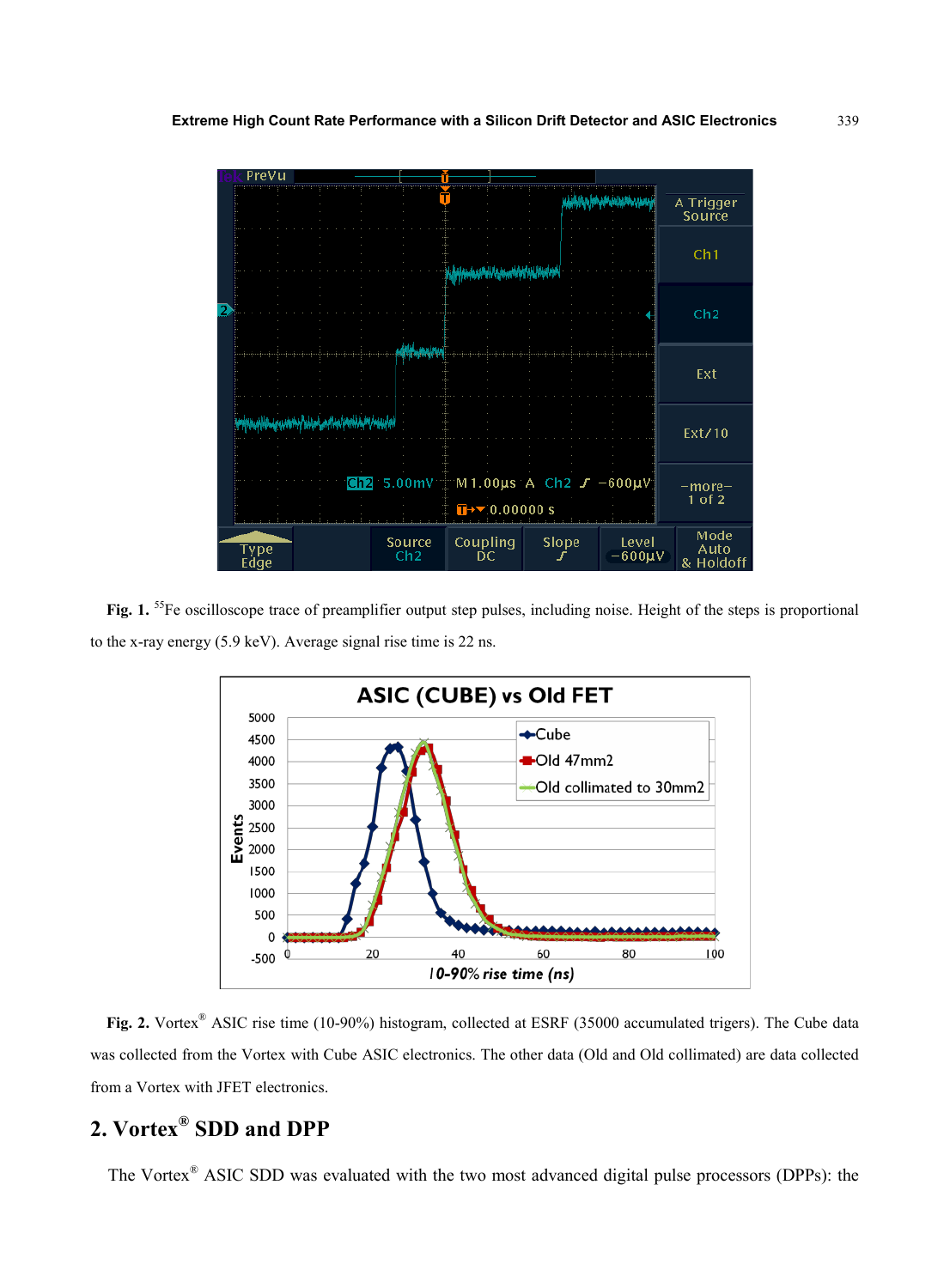Xspress3 from Quantum Detectors and the FalconX, a product of XIA. The count rate results with the Xspress3 are presented in Fig. 3. With the Xspress3, an output count rate of 1.6 Mcps at 2 Mcps input count rate (20% DT) was achieved as presented in Fig. 3. The peak position stability of the Vortex® with the Xspress3 from zero to 3 Mcps is presented in Fig. 4.



**Fig. 3.** The Vortex® SDD count rate performance with the Xspress3.



**Fig. 4.** Mn Kα peak position vs. OCR with Xspress3.

The count rate results with the FalconX are presented in Fig. 5. With the FalconX an output count rate of 1.8 Mcps at 3 Mcps input count rate (40% DT) was achieved as presented in Fig. 5. The peak position stability of the Vortex<sup>®</sup> with the FalconX from zero to 3 Mcps is presented in Fig. 6. With both advanced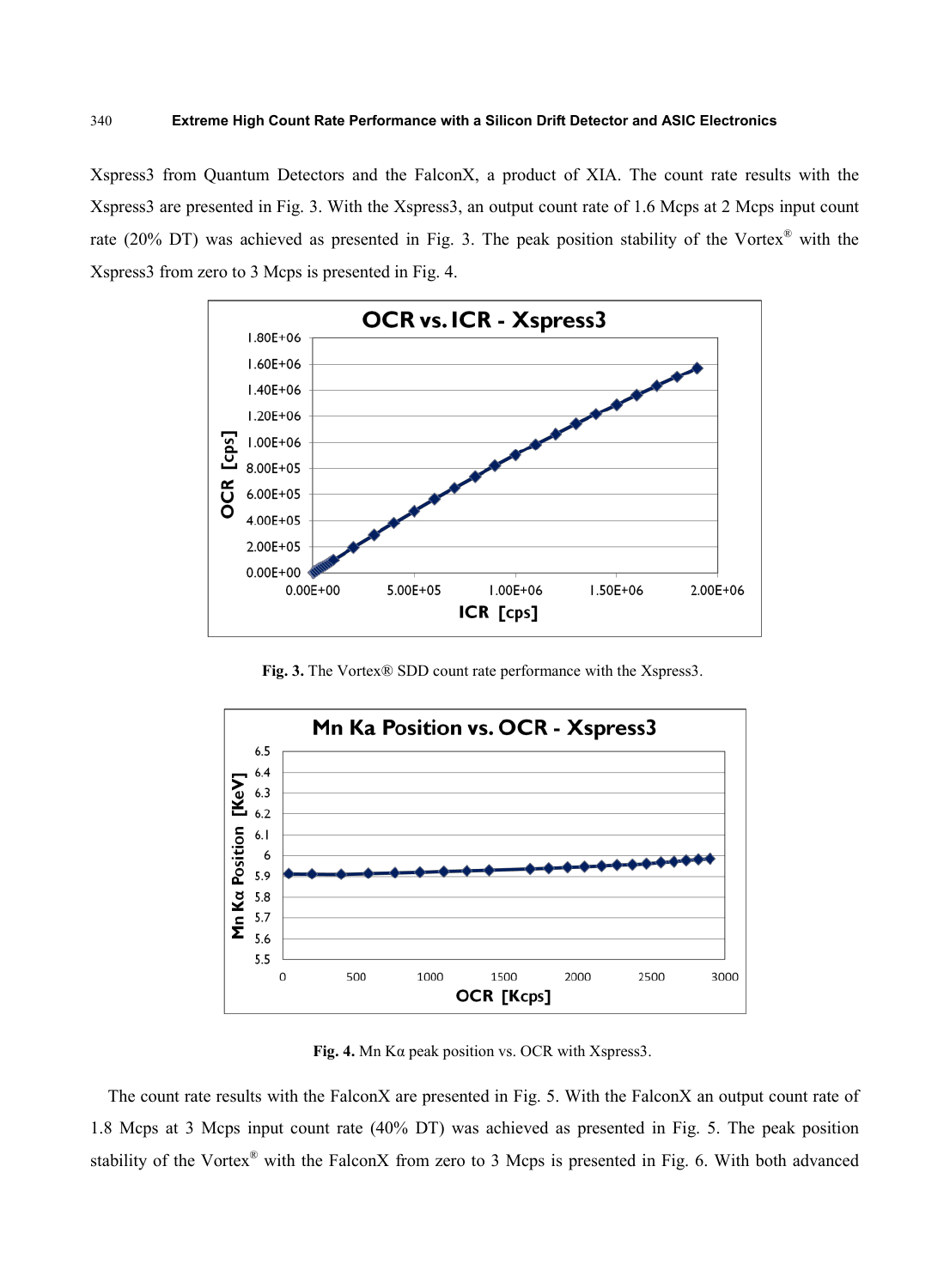processors, the Xspress3 and the FalconX, an energy resolution of less than 200 eV was achieved with a 2 Mcps input count rate. At low count rates, the SDD resolution is 130 eV.



**Fig. 5.** The Vortex SDD count rate performance with the FalconX.



**Fig. 6.** Mn Kα peak position vs. OCR with FalconX.

### **3. Implementing Asic into Multi-Element Detectors**

For some synchrotron applications, a single SDD unit is not adaquate to meet the high count rate requirement.

To significantly improve the high count rate performance of the Vortex<sup>®</sup> single SDD, a multi-element 4-channel SDD [4], the Vortex<sup>®</sup> ME-4, equiped with ASIC electronics, was developed and is already in use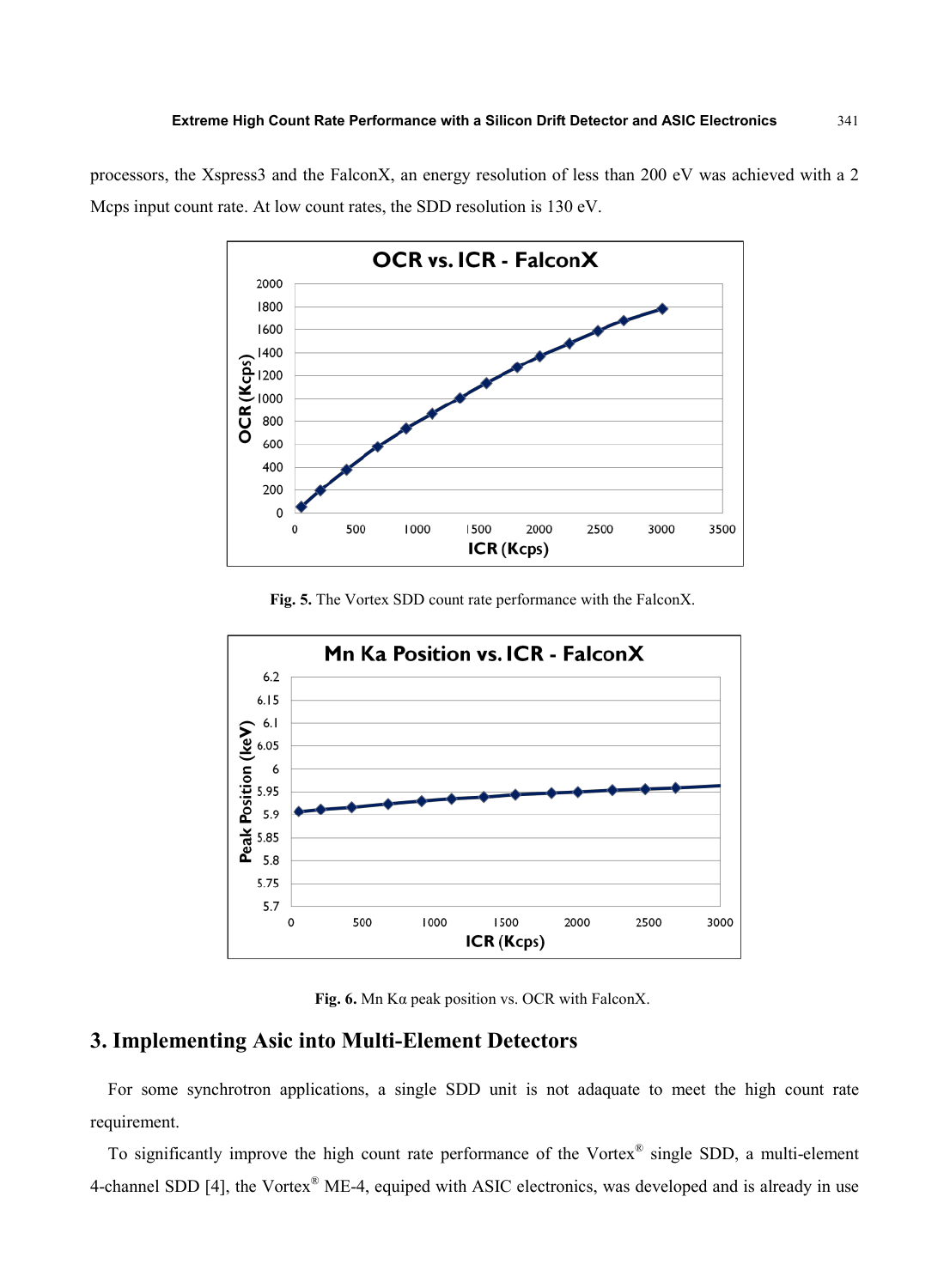#### 342 **Extreme High Count Rate Performance with a Silicon Drift Detector and ASIC Electronics**

in many synchrotron facilities throughout the world. The Vortex® ASIC ME-4 is shown in Fig. 7.

Several different multi-channel Vortex<sup>®</sup> SDDs were developed for specific synchrotron applications. All of them are equipped with the ASIC electronics described above. One of these unique designs, which is already in use at the Brookhaven National Laboratory (BNL), is the Vortex® ME-3 [4], which is a focal design detector with a narrow tube to enable close access to a sample in a limited chamber space. The special design enables the collection of a spectrum with maximum efficiency from a sample located at the focal point. The Vortex® ASIC ME-3 is shown in Fig. 8.



**Fig.** 7. The Vortex<sup>®</sup> ME-4, containing four 50 mm<sup>2</sup> SDDs, for synchrotron high count rate applications



**Fig. 8.** The Vortex<sup>®</sup> ME-3, three 50 mm<sup>2</sup> SDDs, focal design: focal point at 30 mm.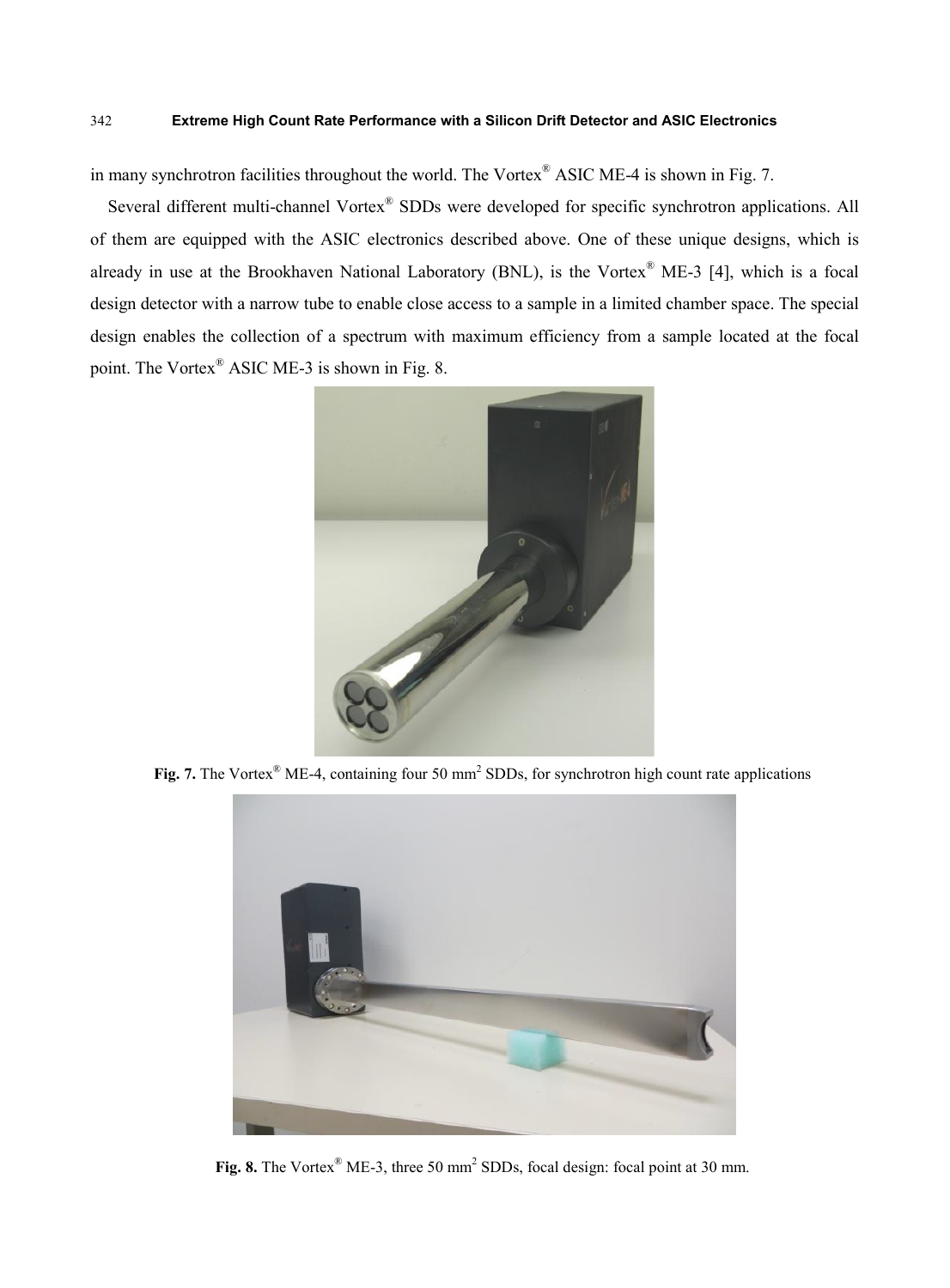A close look of the Vortex® ASIC ME-3's front end is shown in Fig. 9. The Advantage of the ME-3 focal design is presented in Fig. 10.



**Fig. 9.** The Vortex® ME-3 front end



Fig. 10. The Vortex<sup>®</sup> ME-3, focal design for a sample at 30 mm from the SDD's front surface

#### **4. Conclusions**

- The following parameters of the detector were tested at ESRF: rise time, peak shift, energy resolution, and efficiency. The results of the tests comply with the technical specifications of the Vortex<sup>®</sup> datasheet.
- The ASIC preamplifier rise time duration is  $\sim$ 20% shorter compared to the previous preamplifier version, and offers the possibility of working at 100 ns processor peaking time without energy resolution degradation.
- The advanced digital processors "Xspress3" and "FalconX" enable customers to collect data at the extreme count rate of 3 Mcps with minimal shifts of peak position and minimal loss of resolution.
- The multi-element Vortex<sup>®</sup> ME-4 and ME-3 are products which directly address synchrotron high count-rate experiments by improved efficiency, resolution, peak position stability, and reliability.